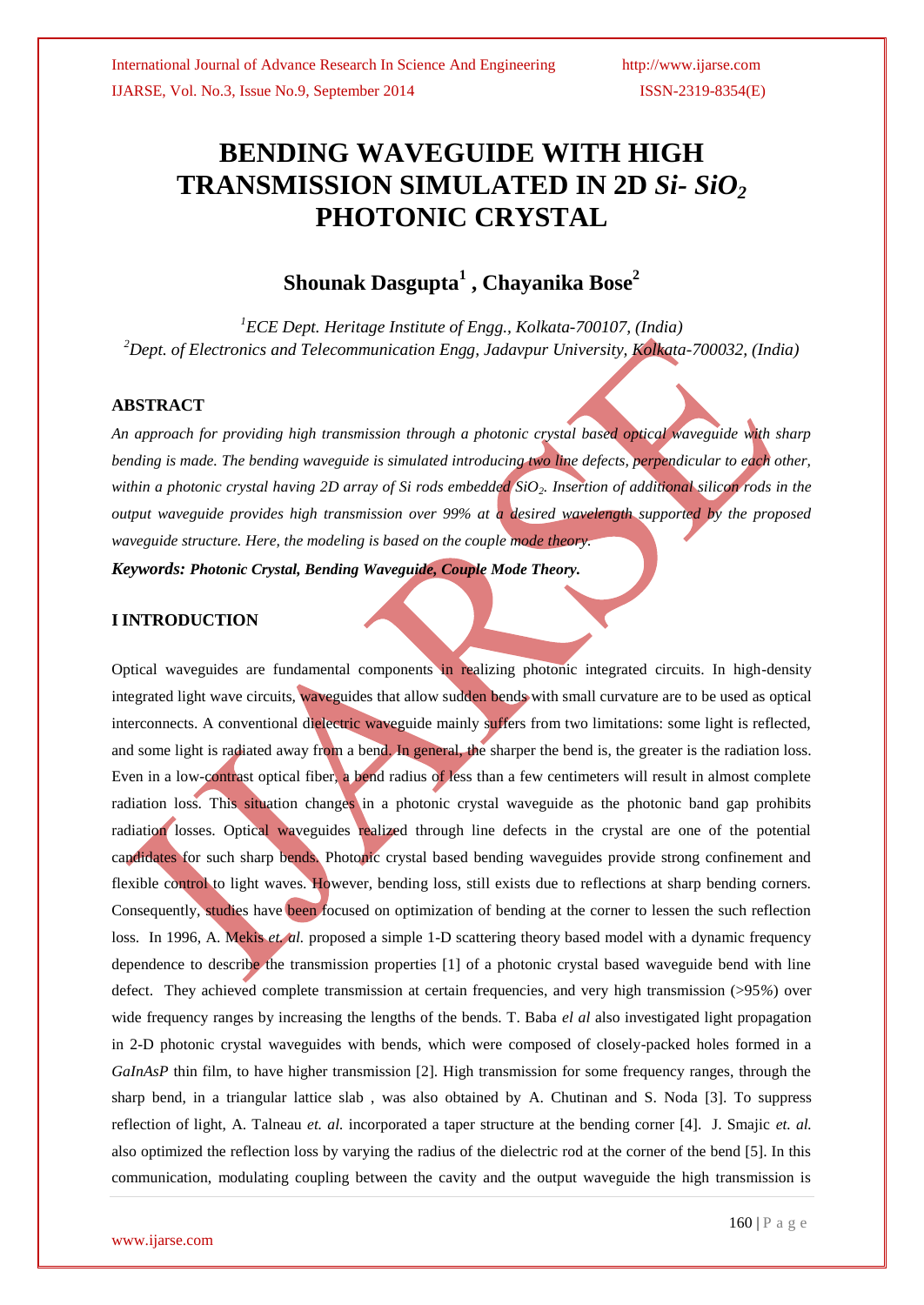achieved in a 2-D photonic crystal waveguide of *Si* and *SiO2*, which can be precisely realized with the help of matured *Si* technology.

#### **II THEORY AND MODELLING**

Couple mode theory can be used to have high transmission [6] in a bending waveguide. The corner of the bend can be considered as a weak resonant cavity. The bend couples this cavity to two waveguides, as represented schematically in Fig. 1 [6].



#### **Fig 1: Schematic diagram of a bend as per couple mode theory [ 6]**

In this diagram, waveguide 1 is the input waveguide with counter propagating field amplitudes *s***1+/***s***1−,** and *s*2+/*s*2− are those for output waveguide 2. The cavity, with resonant mode of field amplitude *A,* is coupled to waveguides 1 and 2 with lifetime  $\tau_1$  and  $\tau_2$  respectively. By symmetry, the corner-resonator should decay at equal rates into the input and output waveguides, i.e.,  $\tau_1 = \tau_2$ . Thus it may be expected that the transmission through the waveguide peaks on resonance at certain frequency. However, in this analysis the explanation using couple mode theory has a limitation that, in reality, the bend is not weakly coupled to the waveguides. A more accurate theoretical model of the bend may be constructed considering the fact that light can go only forward or backward at every point, i.e., by exploiting the fact that the problem is essentially one-dimensional. The bend may therefore be mapped onto the classic quantum-mechanical model of scattering from a symmetric 1-D potential well, in which it is known that 100% transmission occurs at resonances.

#### **III DESIGN AND SIMULATION**



Fig 2: Cross-sectional view of 90<sup>°</sup> bend consisting of 11 X 11 Si rods embedded in SiO<sub>2</sub> slab.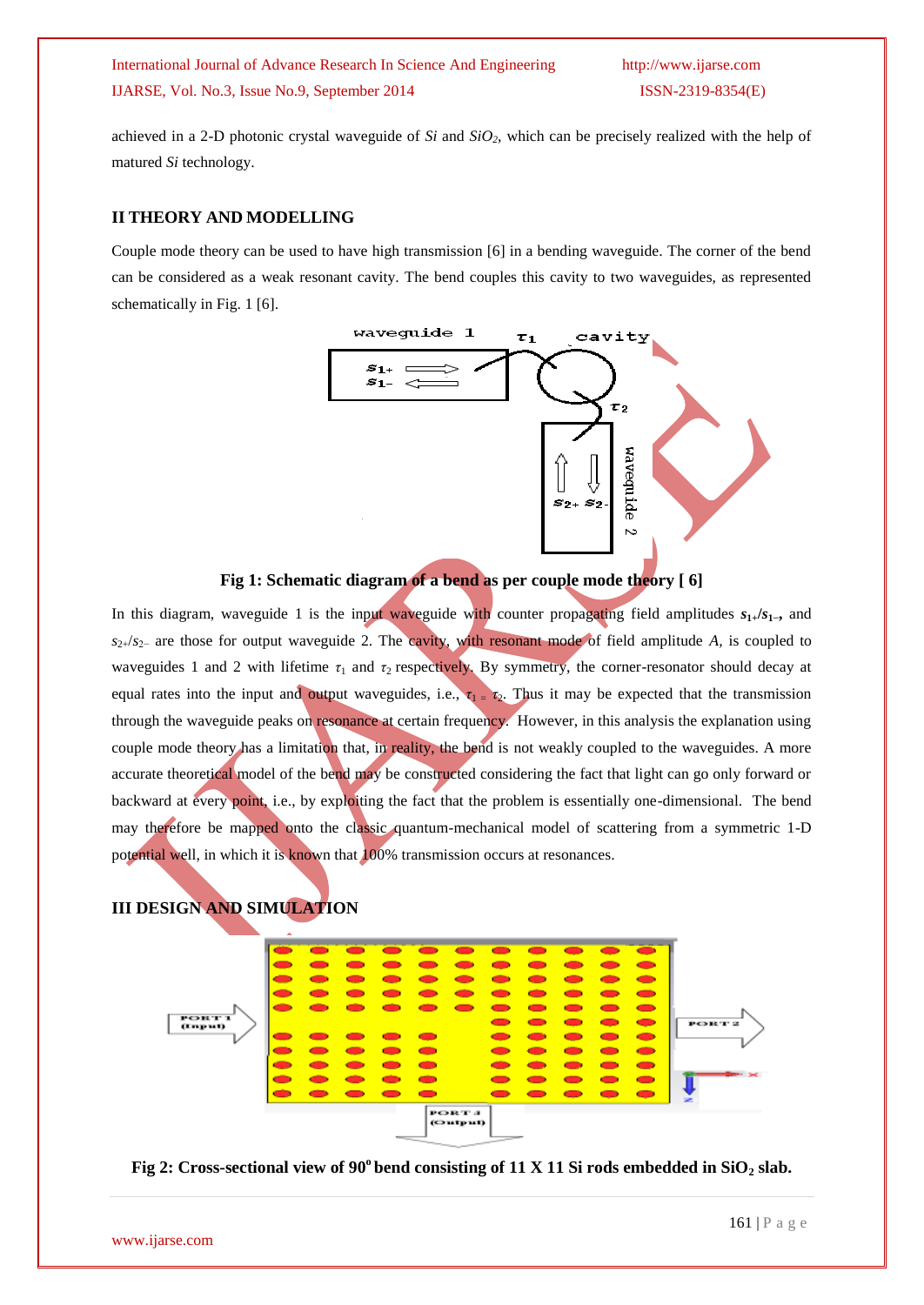In this simulation, the basic 2-D photonic crystal is formed by an 11 x 11 array of silicon rods of radius (*r)* 106.7 *nm* embedded into silicon dioxide slab with 432.4 nm period(*a*) of the square lattice [ 7]. Two waveguides perpendicular to each other are realized introducing two line defects: defect at the  $6<sup>th</sup>$  row for the input waveguide and at the  $6<sup>th</sup>$  column for the output one. These two waveguides result in a bend with bending angle of  $90^\circ$ .

The structure described above is simulated using *CST MW studio* and is presented in Fig 2, indicating all the ports connected to it. Port 1, the input port and port 2, a port to observe unwanted radiation from the opposite wall of the input port in the structure, are connected in yz-plane, while port 3, the port to take the signal out from the waveguide is connected in xy-plane.





The transmission characteristics presented in Fig 3 shows that two windows open up around 195 *THz* (1538 *nm*) and 185 *THz* (1620 *nm*) within the stop band of the basic square lattice structure. The structure supports more than 95% and 87% transmission respectively at the above frequencies. Frequencies, at which windows appear, can be tuned by the effective dielectric constant of the structure. An increase in effective dielectric constant is expected to shift the peaks towards left, i.e. towards higher wavelength .

The single mode waveguide and weak coupling at the bend are the key factors for high transmission [8]. In order to have transmission peak at a single frequency, we introduce a dielectric rod just at the bend. The resultant structure is shown in Fig. 4 and corresponding response is presented in Fig. 5.



Fig 4: Cross-sectional view of 90° bend with a rod inserted at the bending corner.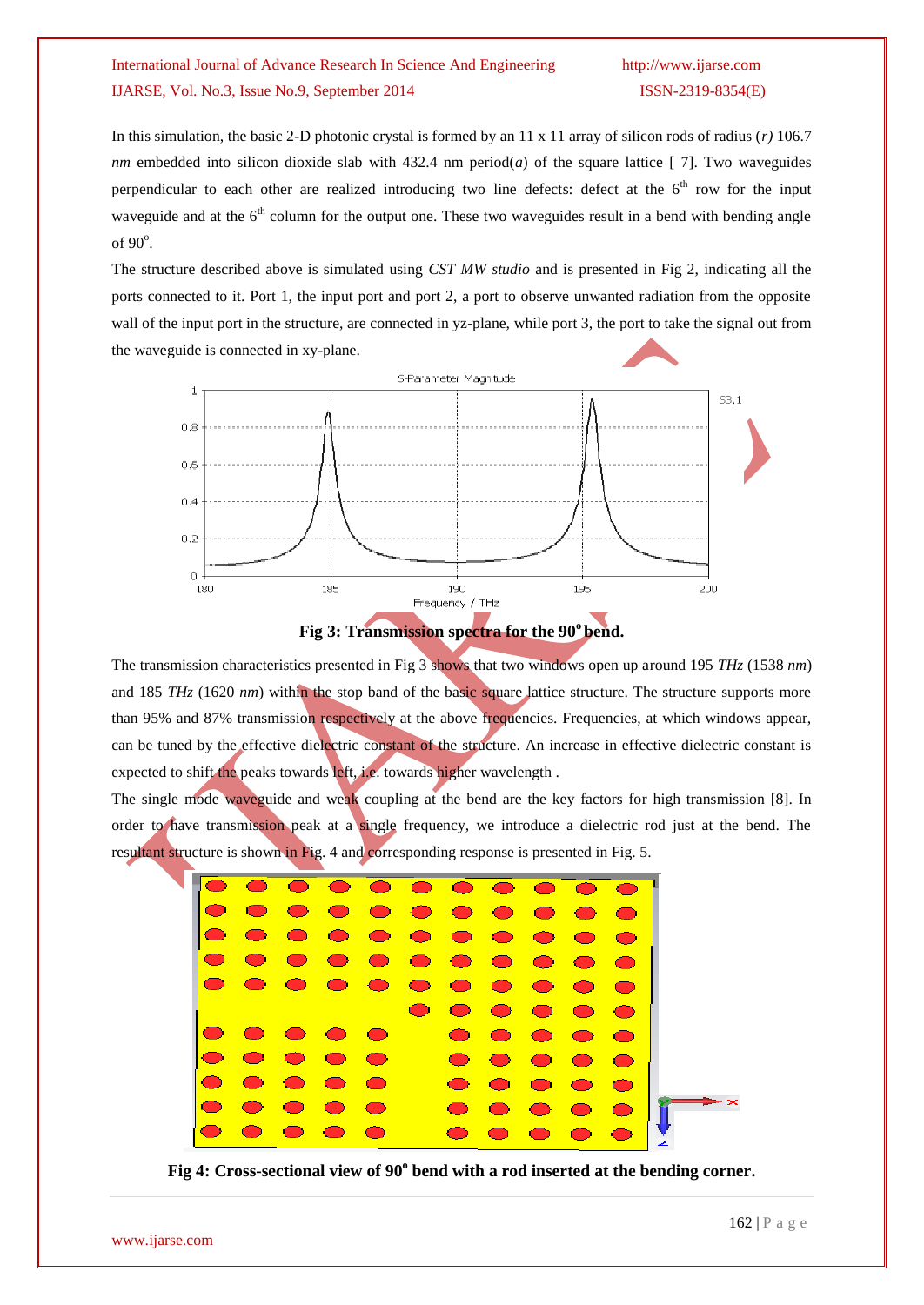Fig.5 reveals that the above structure offers about 90% transmission at about 188 *THz* (1595 *nm*), while the transmission is less than 70% for the other window appearing at 184 *THz* (1630 *nm*). However, introduction of the additional cylinder results shift in transmission peaks.





In order to enhance the transmission through a specific window, another cylinder is placed in the output waveguide (shown in Fig.6).

|                |   |   | .                        |   |          |  |
|----------------|---|---|--------------------------|---|----------|--|
|                |   |   |                          |   |          |  |
|                |   |   | .                        |   |          |  |
|                |   |   | .                        |   |          |  |
|                |   |   | .                        |   | <b>D</b> |  |
|                |   |   | .                        |   |          |  |
|                |   | . |                          | . |          |  |
|                |   |   | .                        |   |          |  |
| $\blacksquare$ | . |   |                          |   |          |  |
|                |   |   | .                        | . |          |  |
|                |   |   |                          |   |          |  |
|                |   |   | <b>Contract Contract</b> |   |          |  |

Fig 6: Cross-sectional view of 90° bend with another rod inserted at the output waveguide.

The transmission spectrum for the above structure, presented in Fig.7, shows almost full transmission (more than 99%) at 188 *THz.*





www.ijarse.com